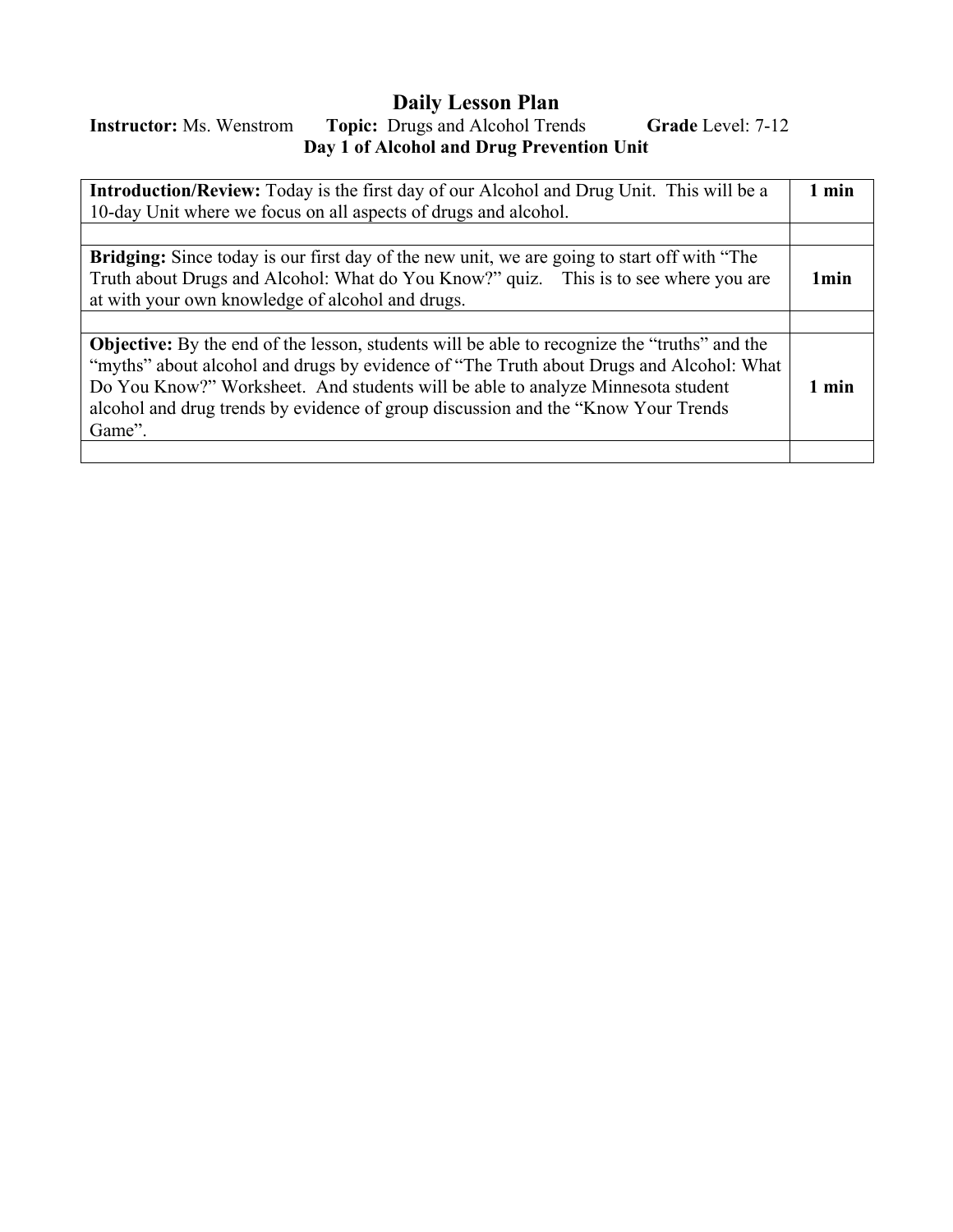| <b>Outline:</b>                                                                                             |                 |  |  |
|-------------------------------------------------------------------------------------------------------------|-----------------|--|--|
| <b>Task 1:</b> "The Truth about Drugs and Alcohol: What Do You Know?" activity. (Attached)                  |                 |  |  |
|                                                                                                             | <b>80 mins.</b> |  |  |
| 1. Pass out "Truth about Drugs and Alcohol" worksheets to students (attached)                               |                 |  |  |
| 2. Explain the directions to the students and have them complete the worksheet.                             |                 |  |  |
| 3. Put transparency of the worksheet on the overhead and go over the worksheet as a                         |                 |  |  |
| class.                                                                                                      |                 |  |  |
| 4. Call on Students to answer the questions.                                                                |                 |  |  |
| Explain why it is a "truth or myth" to students using the answer sheet. (Attached).<br>5.                   |                 |  |  |
|                                                                                                             |                 |  |  |
| 6. Wrap up activity by letting student know that each of these questions will be covered                    |                 |  |  |
| in our "alcohol and drug" unit and that we will be going into depth on each question.                       |                 |  |  |
| <b>Task 2: "Group Discussion" of Alcohol and Drug Trends</b>                                                |                 |  |  |
| 1. Divide the class into groups of 2.                                                                       |                 |  |  |
| 2. Hand out packets of "Minnesota Student Alcohol and Drug Trends" (attached).                              |                 |  |  |
| 3. Have students look at the "data charts" and talk about the following:                                    |                 |  |  |
| a. What statistics shocked you?                                                                             |                 |  |  |
|                                                                                                             |                 |  |  |
| b. What are the highest percentages in each trend?                                                          |                 |  |  |
| c. Are boys and girls different?                                                                            |                 |  |  |
| d. Does grade difference affect the percentages?                                                            |                 |  |  |
| 4. Bring class back together and then overview each data table and call on students to                      |                 |  |  |
| share what they found with each table.                                                                      |                 |  |  |
| <b>Task 3: "Know Your Trends Game" activity (attached).</b>                                                 |                 |  |  |
| 1. Divide students into 2 groups.                                                                           |                 |  |  |
| 2. Hand out packets of Surveys of Trends (look at resource).                                                |                 |  |  |
| 3. Give students 15-20 minutes to go over "Surveys of Trends".                                              |                 |  |  |
| Explain directions of the game. (Attached).<br>4.                                                           |                 |  |  |
| Tell students that they will be using this information in a game later.<br>5.                               |                 |  |  |
|                                                                                                             |                 |  |  |
| 6. Read questions to students (on question/answer sheet) and call on group that raises<br>their hand first. |                 |  |  |
|                                                                                                             |                 |  |  |
| Give a point to the group that answers the question correctly.<br>7.                                        |                 |  |  |
| Keep track of score and give candy to the winners of the game.<br>8.                                        |                 |  |  |
|                                                                                                             |                 |  |  |
| <b>Closure:</b>                                                                                             |                 |  |  |
| 1. What is one "myth" of alcohol and drugs that we talked about today?                                      |                 |  |  |
| What is one "truth" of alcohol and drugs that we talked about today?<br>2.                                  | 2 mins.         |  |  |
| What is one trend that you saw today that shocked you?<br>3.                                                |                 |  |  |
| Why does grade difference affect the percentages in the trend tables?<br>4.                                 |                 |  |  |
|                                                                                                             |                 |  |  |
|                                                                                                             |                 |  |  |
| Preview: Tomorrow we will be discussing "risk factors" and reasons why people use and                       | 1 min.          |  |  |
| don't use drugs and alcohol.                                                                                |                 |  |  |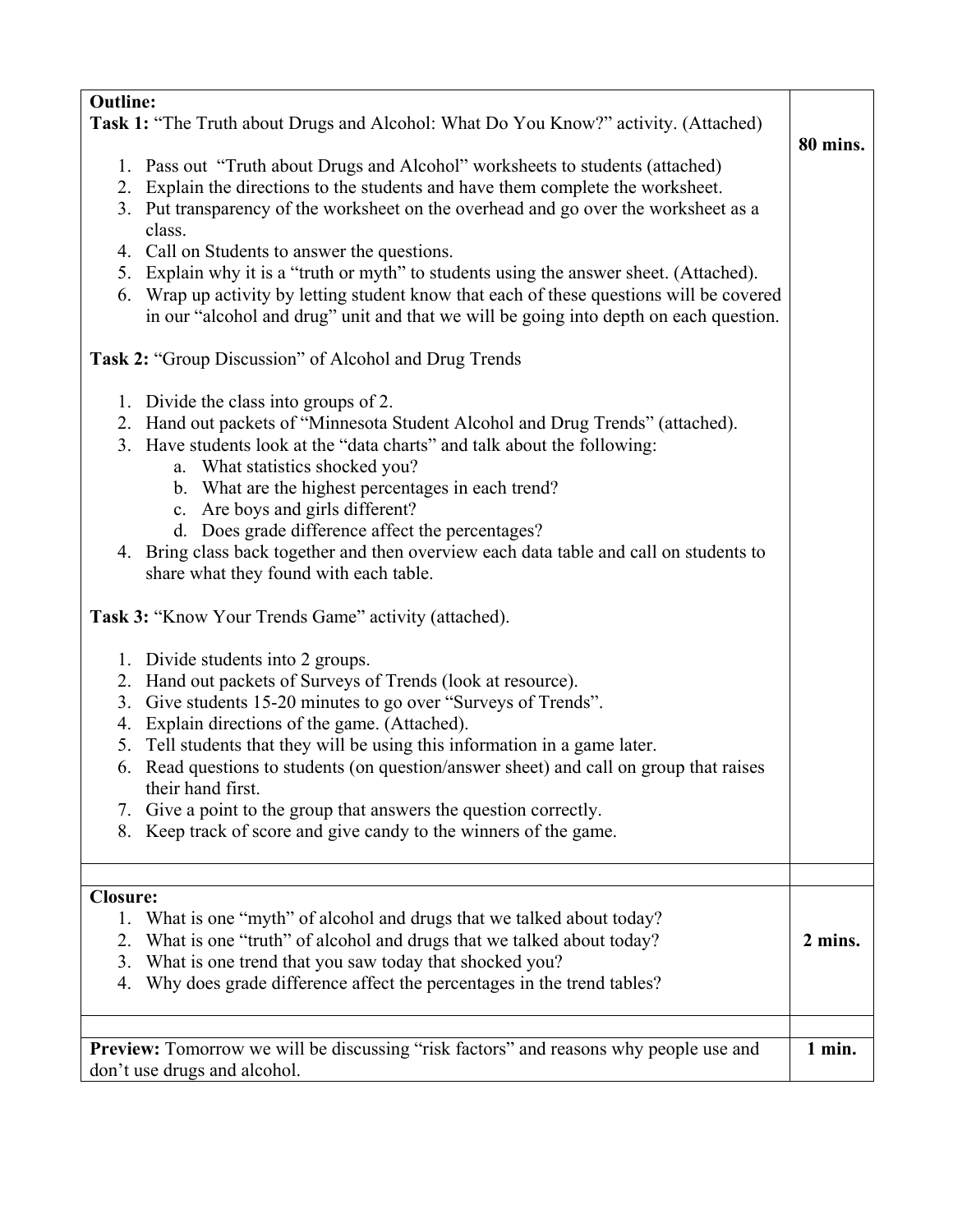# **Activity Plan Physical Education and Lifetime Fitness**

| Grade Level: 9-12 grade           | <b>Health Literacy:</b> critical thinking and self-directed leaning           |
|-----------------------------------|-------------------------------------------------------------------------------|
|                                   | (MN Grad Rule Goals)                                                          |
| <b>Content:</b> Drugs and Alcohol | <b>Curriculum Infusion: None</b>                                              |
|                                   | <b>Multicultural Infusion: None, Inclusion: None</b>                          |
|                                   | <b>Activity Title:</b> "The Truth about Drugs and Alcohol: What Do You Know?" |

**Objectives:** By the end of this activity, students will be able to recognize "truths" and "myths" about alcohol and drugs by evidence of the "Truth about Drugs and Alcohol: What Do You Know?" worksheet. Student are not graded on this activity, this is just a started to the Alcohol and Drugs Unit to see where students are at with their knowledge of alcohol and drugs.

## **Materials Needed:**

- -A worksheet for each student.
- -An overhead of the worksheet.
- -Answer sheet to the worksheet.

## **Directions for Activity:** Find out "What students Know" **Time Allowed:** 10-15 minutes

- 1. Pass out worksheets to students (attached)
- 2. Explain the directions to the students and have them complete the worksheet.
- 3. Put transparency of the worksheet on the overhead and go over the worksheet as a class.
- 4. Call on students to answer the questions.
- 5. Explain why it is a truth or myth to students using the answer sheet.
- 6. Wrap up activity by letting students know that each of these questions will be covered in our "alcohol and drugs" unit and that we will be going into depth on each question.

### **Evaluation:**

Students will be evaluated by: completion of worksheet and participation of group discussion about the answers to the questions on the worksheet.

### **Resource:**

Meeks, L., Heit, P., & Page, R. (1996). Comprehensive School Health Education. Chicago, Illinois: Everyday Learning Corporation.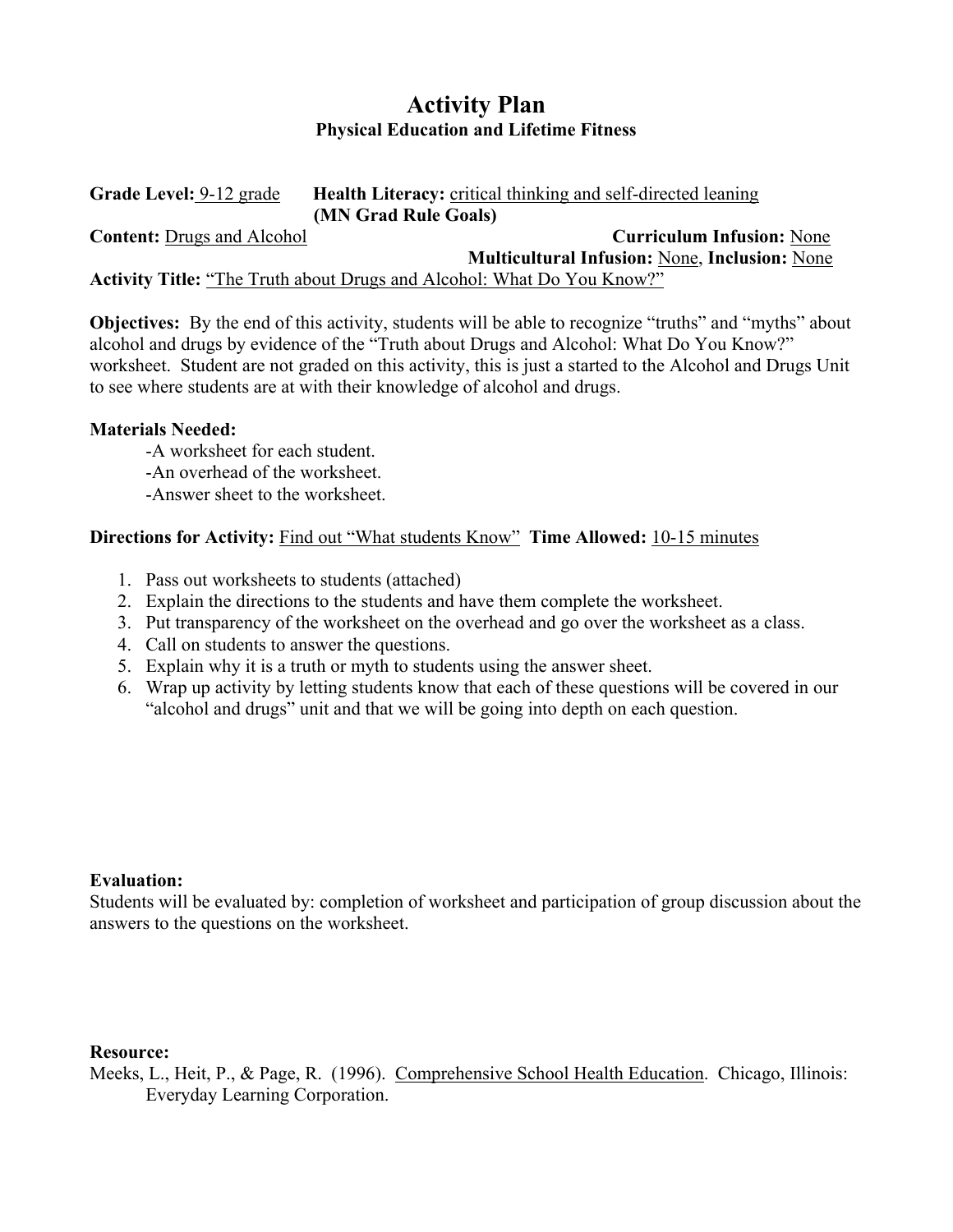# **The Truth about Drugs and Alcohol: What Do You Know?**

## **Directions:**

Below are statements about alcohol and drugs. Some are true, while others are myths. See how many you can identify correctly. Put a "T" for True and "M" for Myth in the blank.

- 1. Alcohol is a drug just the way marijuana, cocaine, and heroin are drugs.
- 2. Alcohol makes people lively.
- 3. \_\_\_\_\_\_Alcohol can't affect you if you only have one drink.
- 4. Marijuana is a gateway drug.
- 5. Women usually get drunk more quickly than men.
- 6. If you only drink when you party, or only drink beer, you can't become an alcoholic.
- 7. If you eat while you drink, you won't get drunk.
- 8. Marijuana is ok for you, while other drugs are bad.
- 9. Over-the-counter drugs are not addictive.
- 10. Pregnant women should never drink alcohol in any form.
- 11. \_\_\_\_\_It takes less time for teenagers to get addicted to alcohol than it does adults.
- 12. Fifty percent of all fatal car accidents are alcohol-related.
- 13. A person can have one or two drinks and still drive safely.
- 14. People who begin drinking at an early age are more likely to end up as alcoholics.
- 15. Alcohol acts like a poison in your body.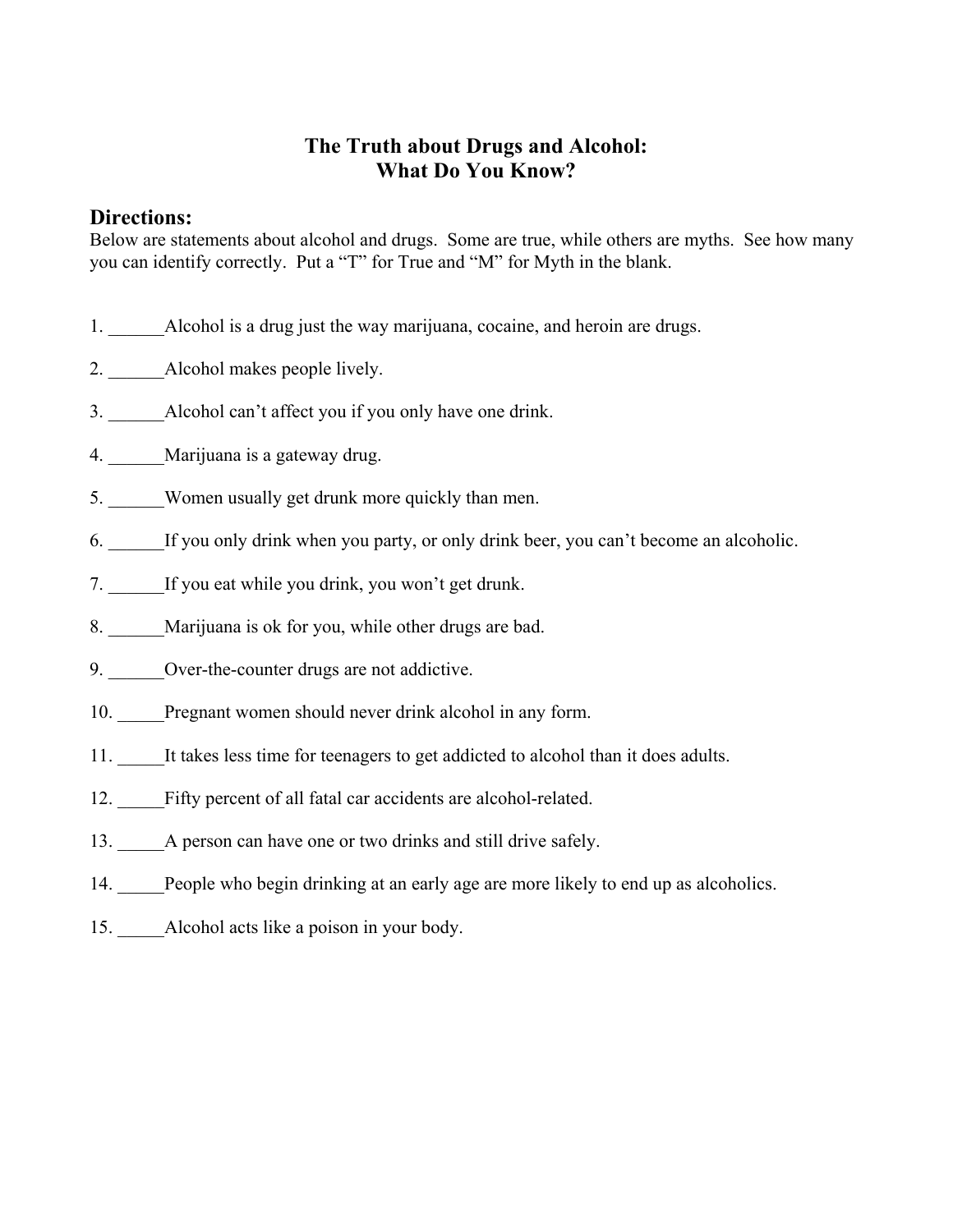# **Answers to "The Truth about Drugs and Alcohol: What Do You Know?"**

- 1. **True.** Alcohol is a drug just like marijuana, cocaine, and heroin. It has short and long term effects and is addictive.
- 2. **Myth.** Alcohol does not make a person more lively and fun. Although, alcohol can make a person act in a manor in which they would not normally act if they were sober.
- 3. **Myth.** Alcohol can affect a person, even if they only have one drink.
- 4. **True.** Marijuana is known as the gateway drug. People who use marijuana tend to start out using this drug and then move on to harder drugs with more effects.
- 5. **True.** Women do tend to get drunk more quickly than men. Why? Because of body weight and size.
- 6. **Myth.** Alcohol is an addictive drug. It doesn't matter what type of alcohol it is or where you drink it, you can still become an alcoholic.
- 7. **Myth.** This is not exactly true. You still can get drunk, but if a person has food in his/her stomach, the alcohol does not get absorbed as quickly into the body's blood system as it would on an empty stomach.
- 8. **Myth.** Marijuana is a drug. It has harmful short term and long-term effects and is addictive.
- 9. **Myth.** Over-the-counter drugs can be harmful if used improperly. Too much of any type of drug and lead to an addiction.
- 10. **True.** Pregnant women should not have alcohol in any form. This prevents Fetal Alcohol Syndrome.
- 11. **Myth.** Addiction can start at any age. Teenagers can become addicted just as easily as an adult.
- 12. **True.** Fifty percent of all fatal car accidents are alcohol-related.
- 13. **Myth.** There are a lot of factors that go into this. It all depends on how fast a person drinks the alcohol, if they ate before drinking, and what body size they are. Everyone's BAC measures differently after 1 or 2 drinks of alcohol.
- 14. **True.** Statistics prove that people who begin drinking at an early age are more likely to end up as alcoholics. This is why there is an age limit of 21 and older for drinking.
- 15. **True.** Alcohol does act like a poison on the body. The body tries to reject and get rid of the alcohol. Too much alcohol can lead to alcohol poison and even death.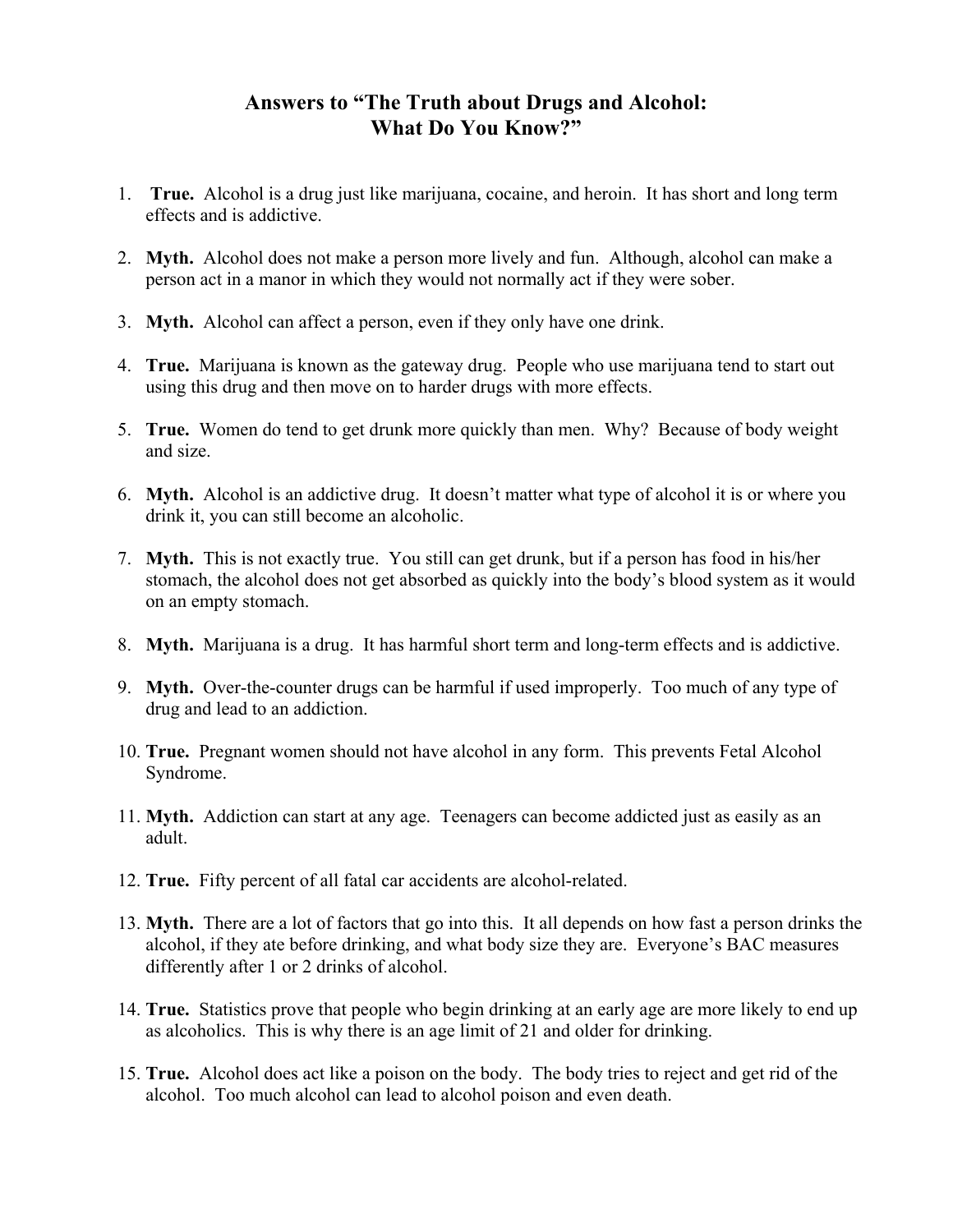# **Activity Plan Physical Education and Lifetime Fitness**

**Grade Level:** 9-12 grade **Health Literacy:** critical thinking and self-directed leaning **(MN Grad Rule Goals) Content:** Drugs and Alcohol **Curriculum Infusion:** None  **Multicultural Infusion:** None, **Inclusion:** None Activity Title: "Know Your Trends Game"

**Objectives:** By the end of the activity, students will be able to state alcohol and drug tends in Minnesota by evidence of the "know your trends" game. Students will not be graded on this activity; this is just a fun review game of trends we just learned.

### **Materials Needed:**

 **-**"Know your Trends Question and Answer" Sheet. -Chalkboard for keeping scores of teams. -Packets of MN student Trends taken from the 2001 Minnesota Student Survey

**Directions for Activity: "Review of Trends" Time Allowed:** 40 minutes

- 9. Divide students into 2 groups.
- 10. Hand out packets of "Surveys of Trends" (look at resource).
- 11. Give students 15-20 minutes to go over "Surveys of Trends".
- 12. Explain directions of the game. (Attached).
- 13. Tell students that they will be using this information in a game later.
- 14. Read questions to students (on question/answer sheet) and call on group that raises their hand first.
- 15. Give a point to the group that answers the question correctly.
- 16. Keep track of score and give candy to the winners of the game.

## **Evaluation:**

Students will be evaluated by: participation within their groups during the game.

## **Resource:**

Minnesota Department of Children, Families & Learning and Minnesota Department of Human Services. (2001). "Key Trends Through 2001". Roseville, Minnesota. [Online]. Available: http://cfl.state.mn.us/studentsurvey/2001\_STATEWIDE\_TABLES.pdf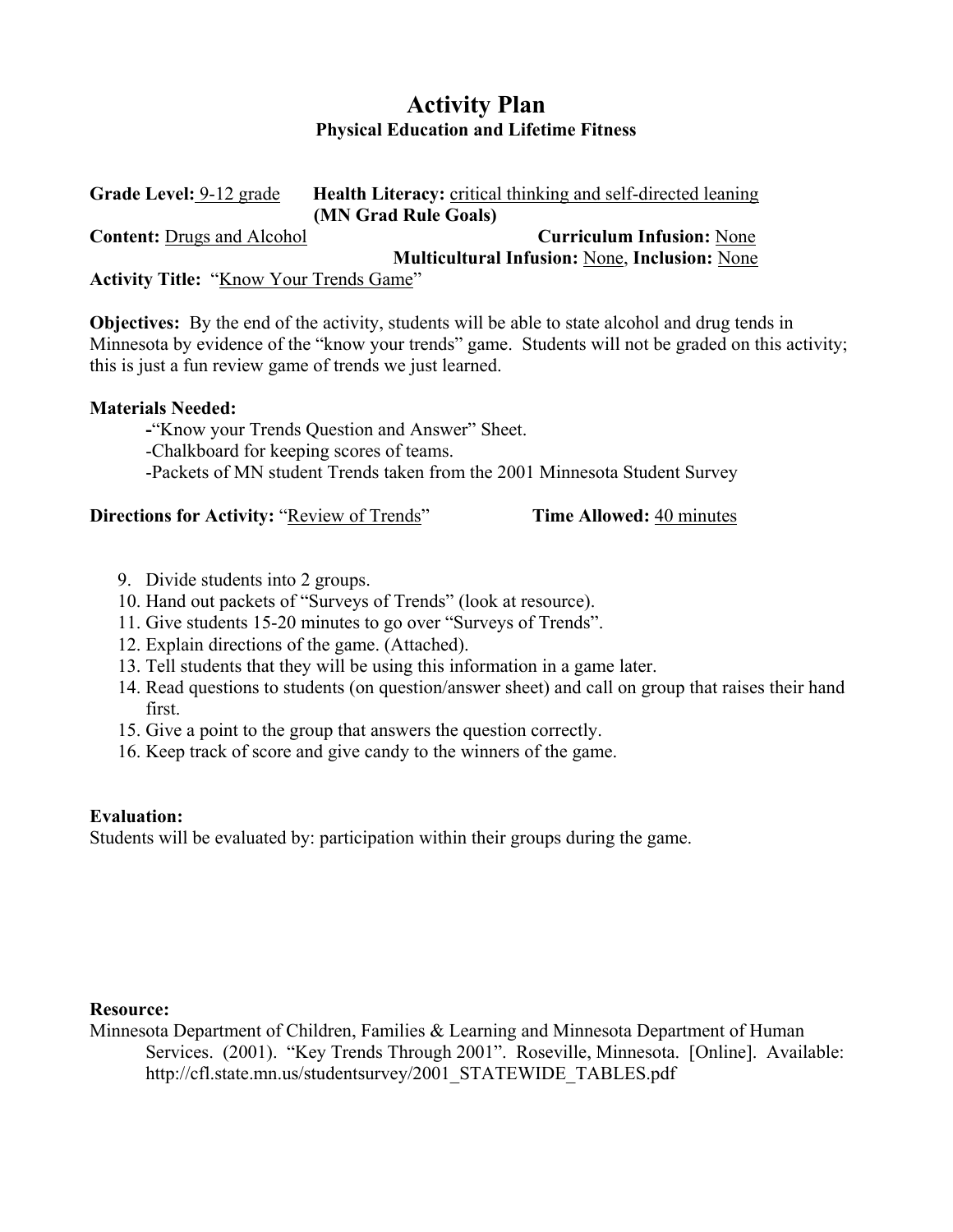# **Directions to "Know Your Trends" Activity**

- 1. The game is a test of your retention of the trends we just covered.
- 2. I (the teacher) will read the questions out loud to the class.
- 3. The group that raises their hand first, gets the first try at the answer.
- 4. DO NOT SHOUT OUT THE ANSWER!
- 5. Once a group is called on, they get 30 seconds to confer with each other and answer the question.
- 6. In order to answer the question, all group members must agree on the answer. (EVERYONE NEEDS TO PARTICIPATE).
- 7. If the group does not get the answer right. The question is given to the other group, and if they don't get the answer right, the question is thrown out.
- 8. A group gets 1 point for every question answered correctly.
- 9. At the end of the game, points will be tallied up and winners of the game get a treat.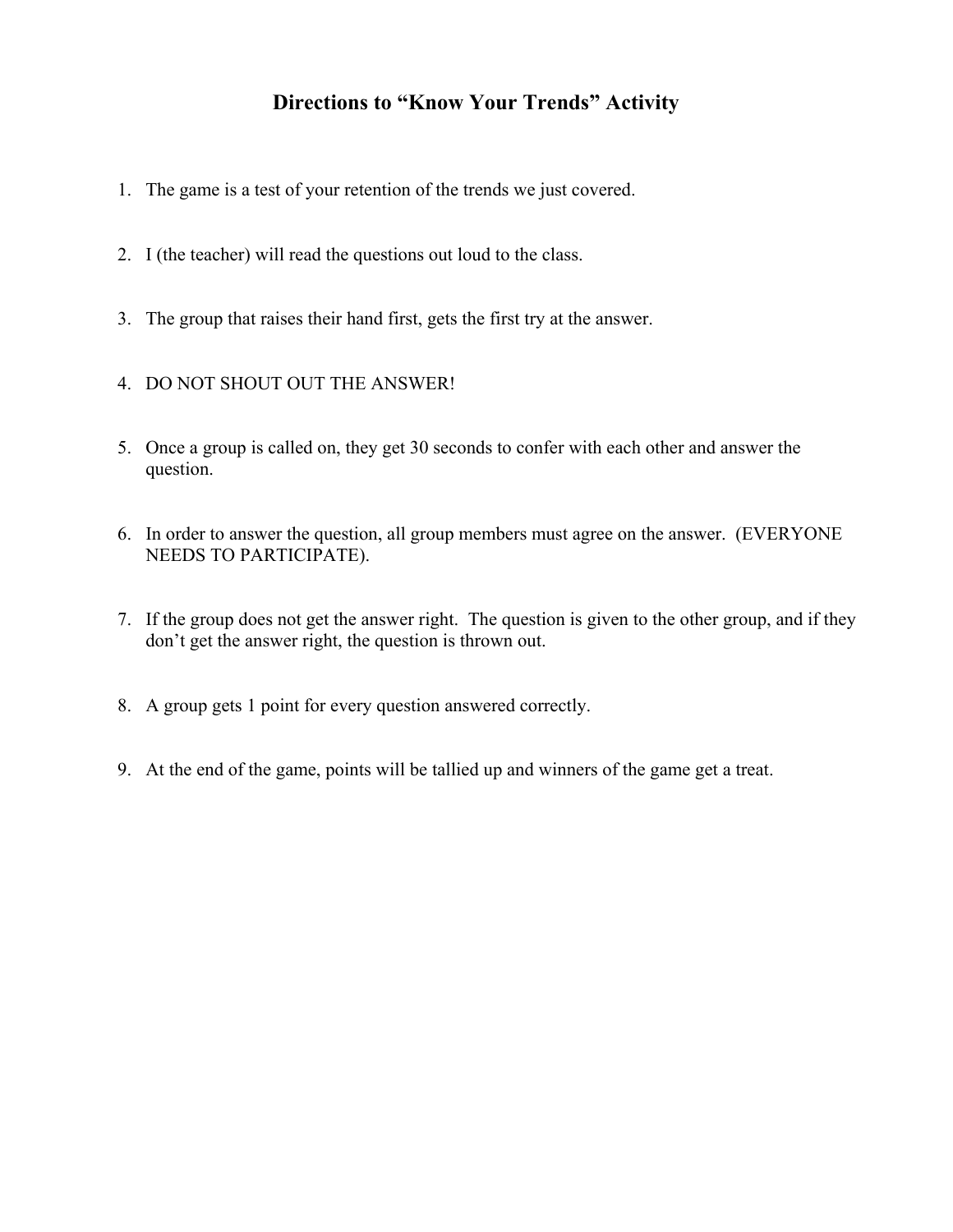# **Questions and Answers to "Know Your Trends"**

- **1. On the "Reason for Substance Non-Use" Data Chart, what "reason" had the highest percentage for why both male and female 6th graders do not use alcohol or other drugs?** 
	- a. My friends don't use
	- b. Use is against my principles or religious beliefs
	- c. Alcohol and drugs are dangerous
	- d. I have no desire to use

**Answer: "I have no desire to use"** 

- **2. On the "Consequences of Substance Use" Data Chart, for all students' grades 9-12 who answered "yes", what was the percentage of "has alcohol or other drug use hurt your relationships with friends or family"?** 
	- **a.** 2%
	- **b.**  $3-5\%$
	- **c.** 7-12%
	- **d.** 90%

**Answer: "7-12%"** 

- **3. On the "Consequences of Substance Use" Data Chart, for all students grades 9-12, what was the percentage of "how many times have you used so much alcohol or other drugs that later you couldn't recall what you had said or done" at least once?** 
	- **a.** 2%
	- **b.**  $90\%$
	- **c.** 3-5%
	- **d.** 7-14%

**Answer: "7-14%"** 

- **4. On the "Consequences of Substance Use" Data Chart, comparing 9th grade to 12th grade, under the category of "how many times have you used more alcohol or other drugs than you intended to?" did the percentage increase or decrease as students got older? Answer: "increase"**
- **5. On the "Reasons for Substance Use" Data Chart, students were asked, "If you use alcohol or drugs, which are reasons you use? What was the highest percentage answer?** 
	- **a.** To relax
	- **b.** To have fun at parties
	- **c.** Because my parents do
	- **d.** Because of peer pressure

**Answer: "To have fun at parties"** 

**6. On the "Drinking and Driving" Data Chart, in the category of "during the last 12 months, how many times have you driven a motor vehicle after using alcohol or drugs?", was the percentage for "3 or more times" higher for 12th grade males or females? Answer: "males" (22% compared to females: 12%)**